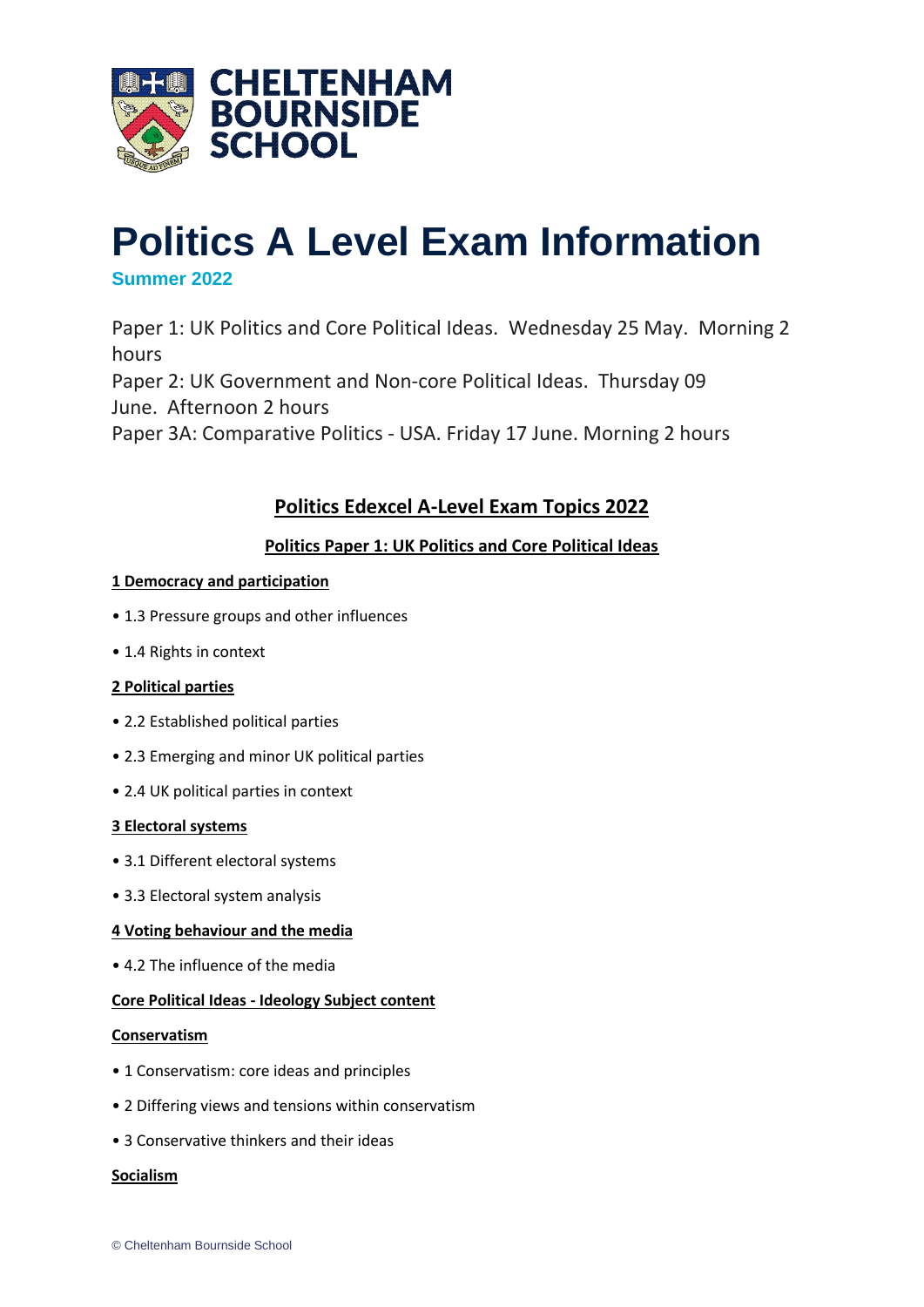- 1 Socialism: core ideas and principles
- 2 Differing views and tensions within socialism
- 3 Socialist thinkers and their ideas

# **What questions are likely to come up?**

## **1. Democracy and participation**

Looks like pressure groups and role in protecting rights.

To what extent do they enhance and threaten democracy?

Does Parliament protect rights better than pressure groups?

## **2. Political parties**

No funding or features of political parties

But to have emerging and minor UK political parties in means they might have party systems questions here. Impact of minor parties. Could be Lab and Cons only parties that matter?.

2021 exam was emergence of multi-parties means electoral systems should change

Might need 2.3 for electoral systems questions.

Could be a question about the importance of the media or leader or something in party success?

#### **3. Electoral systems**

- Pretty straightforward. Could be FPTP or not or how alternative systems create democracy.

#### **4. Voting Behaviour and the media**

- Is it a standalone question on the media?
- Is it a source about impact of the media during or between general elections

Can also be used in rights questions

# **Politics Paper 2: UK Government and Non-core Political Ideas**

# **1 The constitution**

- 1.3 The role and powers of devolved bodies in the UK, and the impact of this devolution on the UK
- 1.4 Debates on further reform
- **2 Parliament**
- 2.2 The comparative powers of the House of Commons and House of Lords
- 2.3 The legislative process
- 2.4 The ways in which Parliament interacts with the Executive

# **3 Prime Minister and Executive**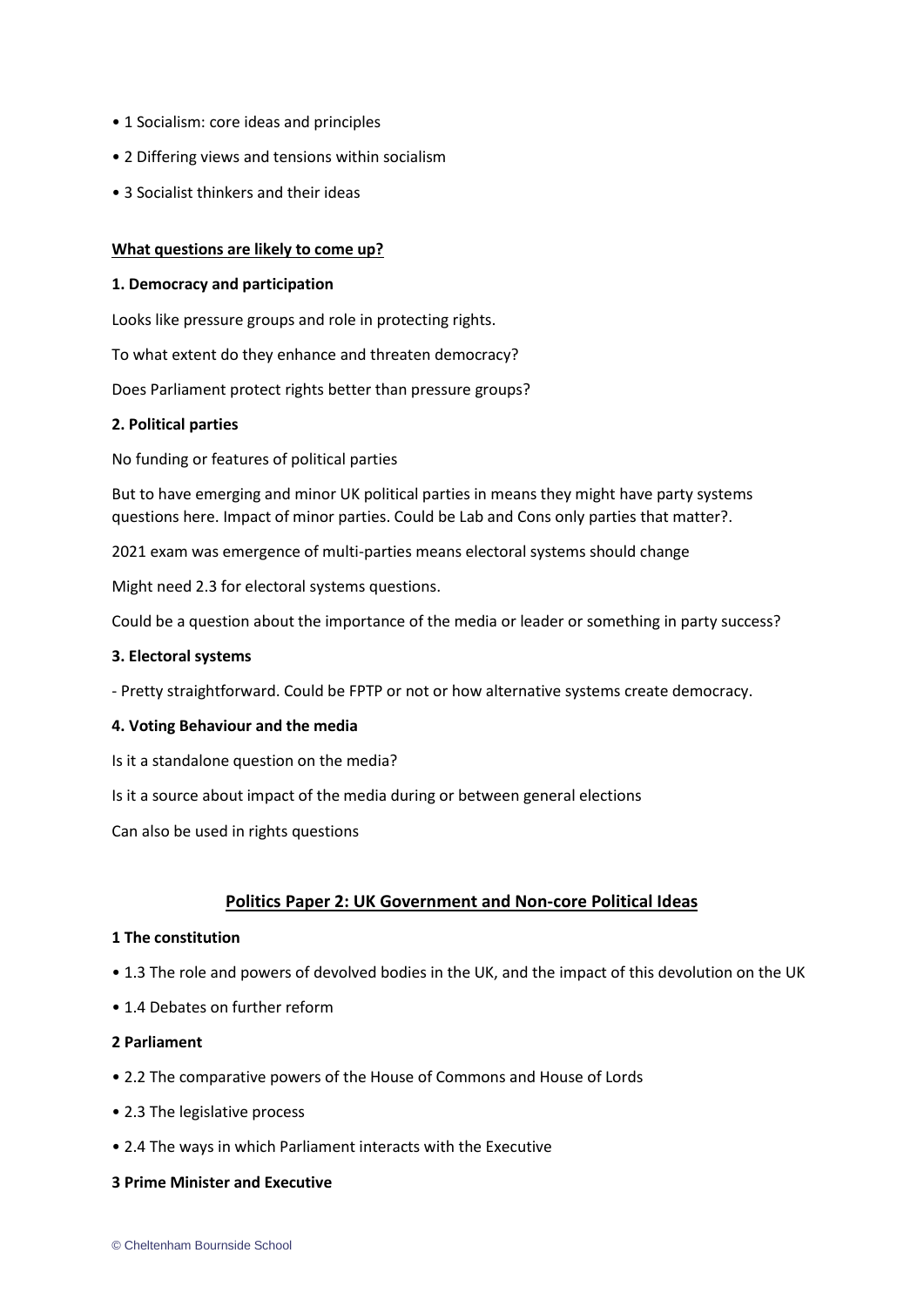- 3.1 The structure, role and powers of the Executive
- 3.2 The concept of ministerial responsibility

#### **4 Relations between the branches**

• 4.1 The Supreme Court and its interactions with, and influence over, the legislative and policymaking processes

## **Non-Core Political ideas**

• Anarchism

## **What questions are likely to come up in paper?**

#### **1 - Constitution**

Likely to be further devolution - probably on English or city devolution

To have further reform you would need 1.2 which assessing previous reforms.

Can't be codified constitution.

Article in recent politics review and Hodder update has English devolution article

## **2. Parliament**

Not to do with selection of Lords and Commons and how representative they are

Effectiveness at scrutinising legislation

Effectiveness at scrutiny in general

Is the Lords more effective than Commons

# **3. PM and Executive**

Ministerial responsibility likely to be a source question

3.1 - Would there be something about the role and power of the executive -is it something that could be needed to answer 2.2

Some worried that need to cover off Prime Minister -wouldn't rule out Parliament's ability to control the Prime Minister?

Others say you can't ask 3.2 without touching on 3.1

#### **4. Relations between the branches**

1 Prorogation source. Gina Miller source.

Supreme Court relationship with executive and/or Parliament

#### **Non-Core Political ideas**

• Anarchism

# **Politics Paper 3 – USA**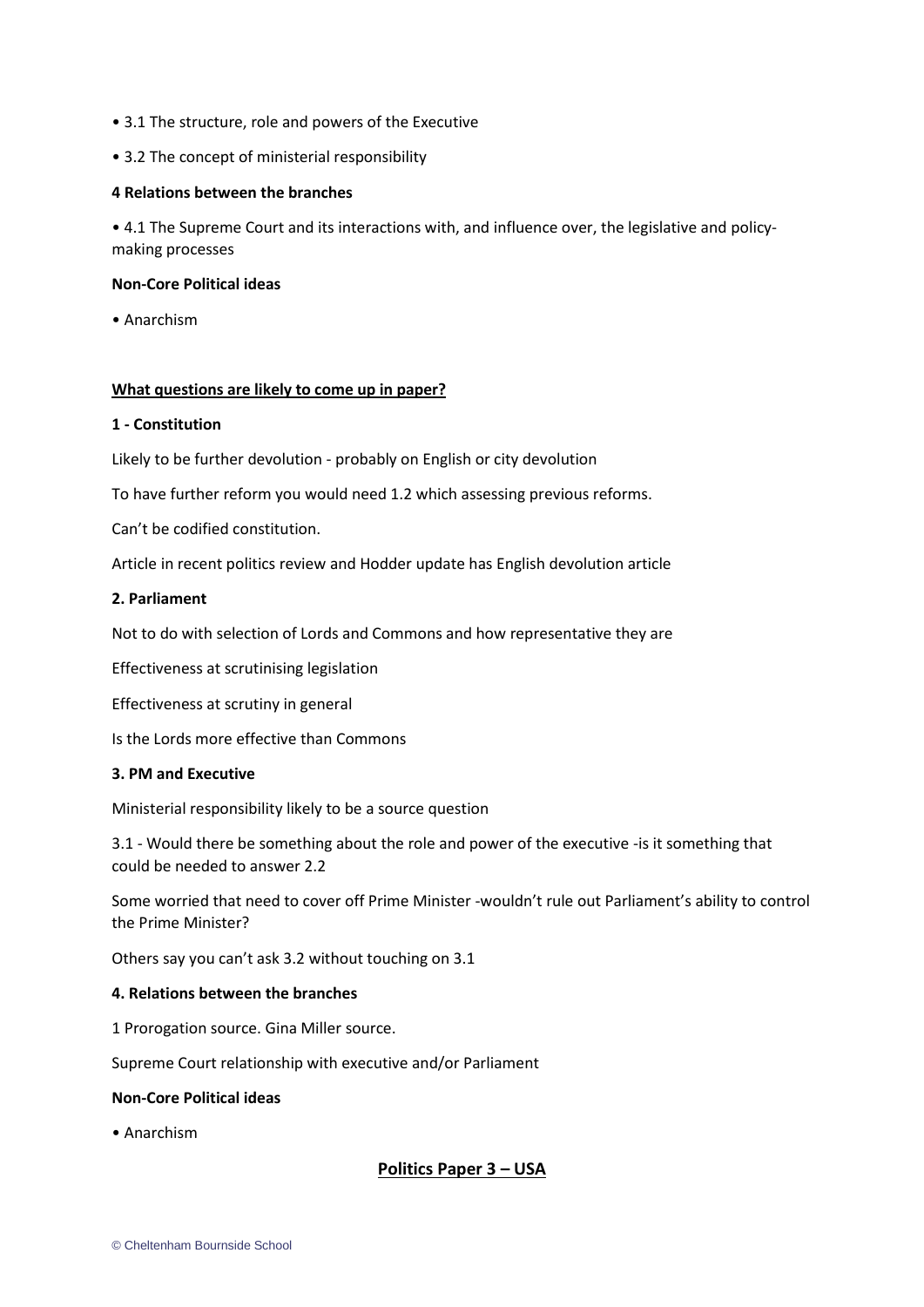## **1 US Constitution and federalism**

- 1.1 The nature of the US Constitution
- 1.2 The key features of the US Constitution

#### **2 US Congress**

- 2.1 The structure of Congress
- 2.2 The functions of Congress
- 2.3 Interpretations and debates around Congress

#### **3 US presidency**

- 3.1 Formal sources of presidential power
- 3.2 Informal sources of presidential power
- 3.3 The presidency

## **4 US Supreme Court and civil rights**

- 4.1 The nature and role of the Supreme Court
- 4.3 The Supreme Court and public policy
- 4.4 The protection of civil liberties and rights in the US today
- 4.5 Race and rights in contemporary US politics
- 4.6 US Supreme Court and civil rights

#### **5 US democracy and participation**

- 5.1 Electoral systems in the USA
- 5.2 The key ideas and principles of the Democratic and Republican parties

• 5.3 Interest groups in the USA – their significance, resources, tactics and debates about their impact on democracy

• 5.4 US democracy and participation

#### **6 Comparative approaches**

• 6.1 Theoretical approaches – understanding of the rational, cultural and structural approaches and the different ways they explain similarities and differences between the government and politics of different countries

• 6.2 Similarities and differences in the UK and USA.

#### **Compare and debate the following aspects and the resulting impact on politics and government:**

- 6.2.3 UK and US legislative branches
- 6.2.5 UK and US executive branches
- 6.2.6 Rational, cultural and structural approaches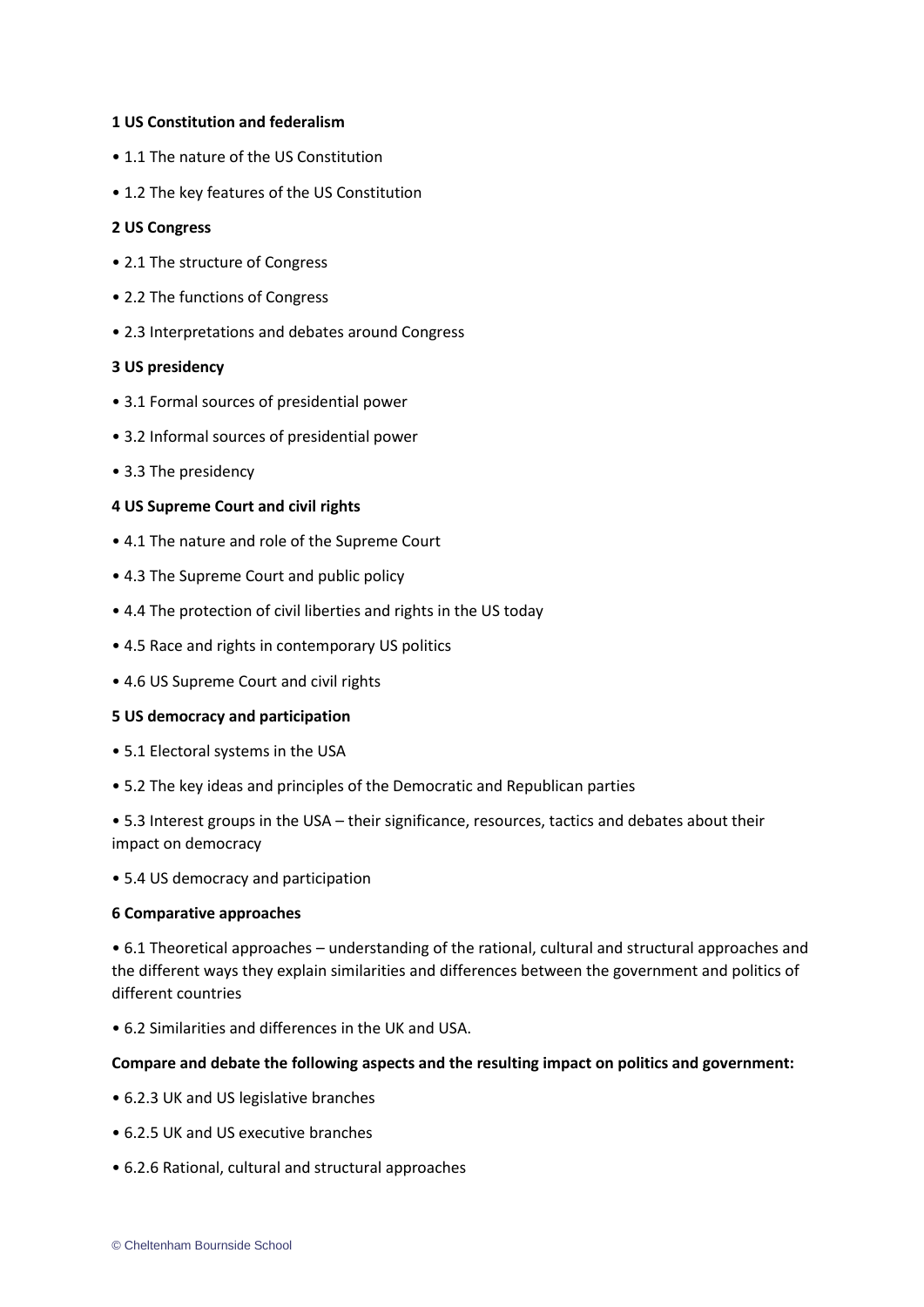• 6.2.9 UK and US democracy and participation

## **What questions are likely to come up?**

Edexcel USA questions are likely to be synoptic. Likely to be one standalone question and two synoptic. Someone, we think, has sat down with the papers and made this list. But not all these things will be in the questions - rather these are things they could talk about.

## **1. Constitution**

An amendment to the constitution question or a principles question?

Could be used for how well does congress carry out their constitutional functions?

The constitution is there to ground your discussion of the other topics

Effectiveness of the principles of the constitution

Is the constitution out of date?

They have left our interpretations and debates around it -so unlikely to be a straight essay

2020 - constitutional question

#### **2. US Congress**

Kept all of it in - including interpretations and debates around Congress - could be a standalone question but almost definitely an essay will be on it.

#### **3. The Presidency**

Missed off debates around it - unlikely to be imperial presidency.

Could be evaluate the extent to which the US constitution promotes bipartisanship between the President and Congress.

Questions will often be about two or three topics - how does x influence y

#### **4. Supreme Court and Civil Rights**

Possible that there will be synopticity here -which one of judiciary, president or interest groups protects rights better.

To what extent does the constitution ensure the supreme court protects rights.

Imperial judiciary.

Unlikely we will get single topic questions

#### **5. US democracy and participation**

Nothing left out so everything can be in.

#### **6 Comparative approaches**

Examine questions will be on UK and US legislative branches and UK and US democracy and participation